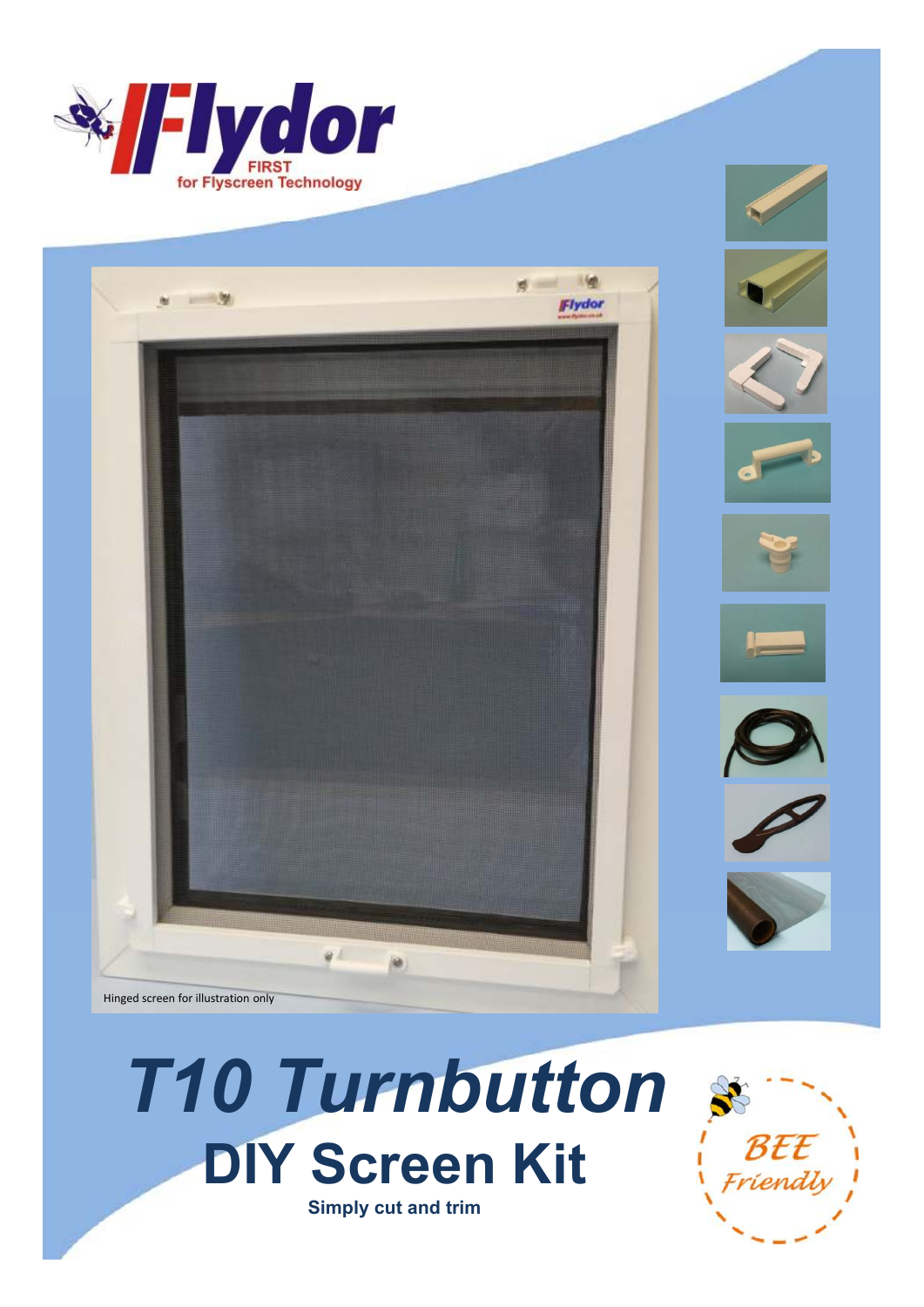

# *T10 Window Screen Kit Assembly Instructions* **.**

Read through these instructions before assembling your unit.

| Kit Contents Check List         |
|---------------------------------|
| 4 x Outer Profile               |
| 1 x Mid-bar                     |
| 2 x Handles                     |
| 4 x PVC Corner Pieces.          |
| 1 x Mesh Roll                   |
| 2 x Mid-bar Cleats              |
| 1 x Spline bundle               |
| 2 x No6 x 1 Screws              |
| $6 \times 3.2 \times 19$ Screws |
| 4 x No 6 x 3/8 RH Screws        |
| 1 x Spline pusher tool          |
| 1 x Set of instructions.        |

Suggested Tools Hammer Centre Punch Hacksaw Mitre Box Screwdriver, Drill with 2.5, 3 & 4mm bits Craft Knife **Scissors** Tape Measure

Work out your SCREEN SIZE dimensions using the diagrams below and opposite. You will need these measurements when cutting your profile.

#### **WIDTH & HEIGHT**



#### **Cut Profiles as follows**

*2x Height (Outer Profile) = Screen Size Less 38mm 2x Width (Outer Profile) = Screen Size Less 38mm 1x Width (Mid-bar) = Screen Size Less 38mm*

*Tip; Cut the outer and mid-bar profile using a mitre box for a clean cut.* 

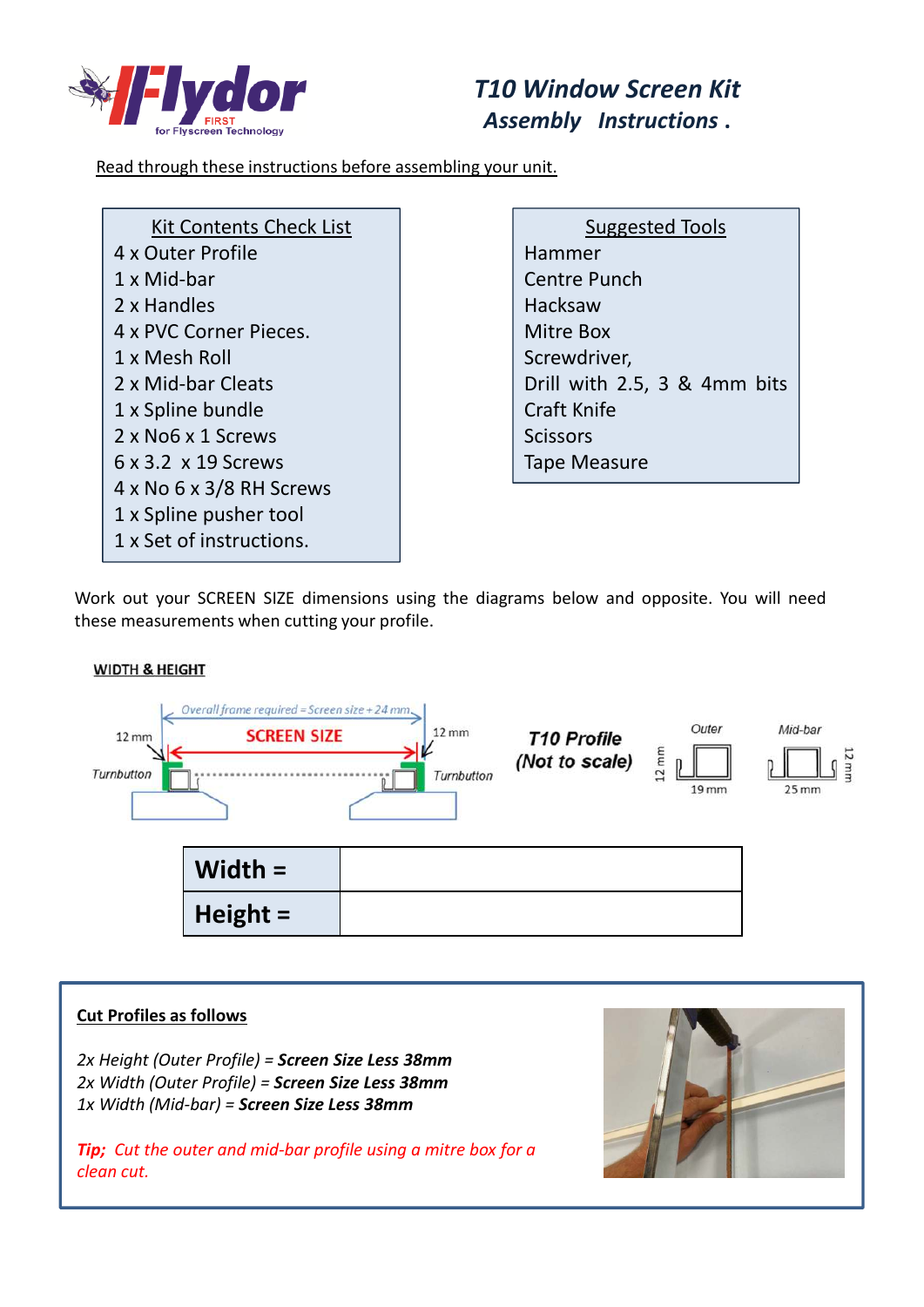Insert PVC corners into the longest pair of profiles. The corners should be a push fit, but can be gently tapped home with a soft mallet if required . Take note of the spline groove .

Complete the frame by fitting the remaining profiles together.

Push fit the mid-bar connecter into each end of the mid-bar profile. Simply snap the mid-bar centrally into the spline groove.

### *Tip: secure the cleat into place by drilling and screwing. Screws are provided with the kit*

#### Lay the mesh over the frame overlapping by at least 20mm

Firstly insert spline at the top and bottom of the frame/mid-bar, and then the sides.

## *Tip; Don't stretch the spline and do each side separately ie don't try to spline round the corners!*

Trim Spline to length and use the splining tool to push into the corner for a neat finish.





Trim mesh neatly to spline with a sharp craft knife.



Use the knife at an angle to avoid splitting the mesh by trapping it between the profile and knife body/blade.

Fit handles in by 50mm to avoid the midbar securing screws.

Hold screen to window frame and mark position of turnbuttons, normally two at top and bottom, and one on each side. Affix turnbuttons with the screws provided. Your screen is now ready for use. Twist the turnbuttons to lock or unlock the screen.

Sponge over with a mild detergent for cleaning.